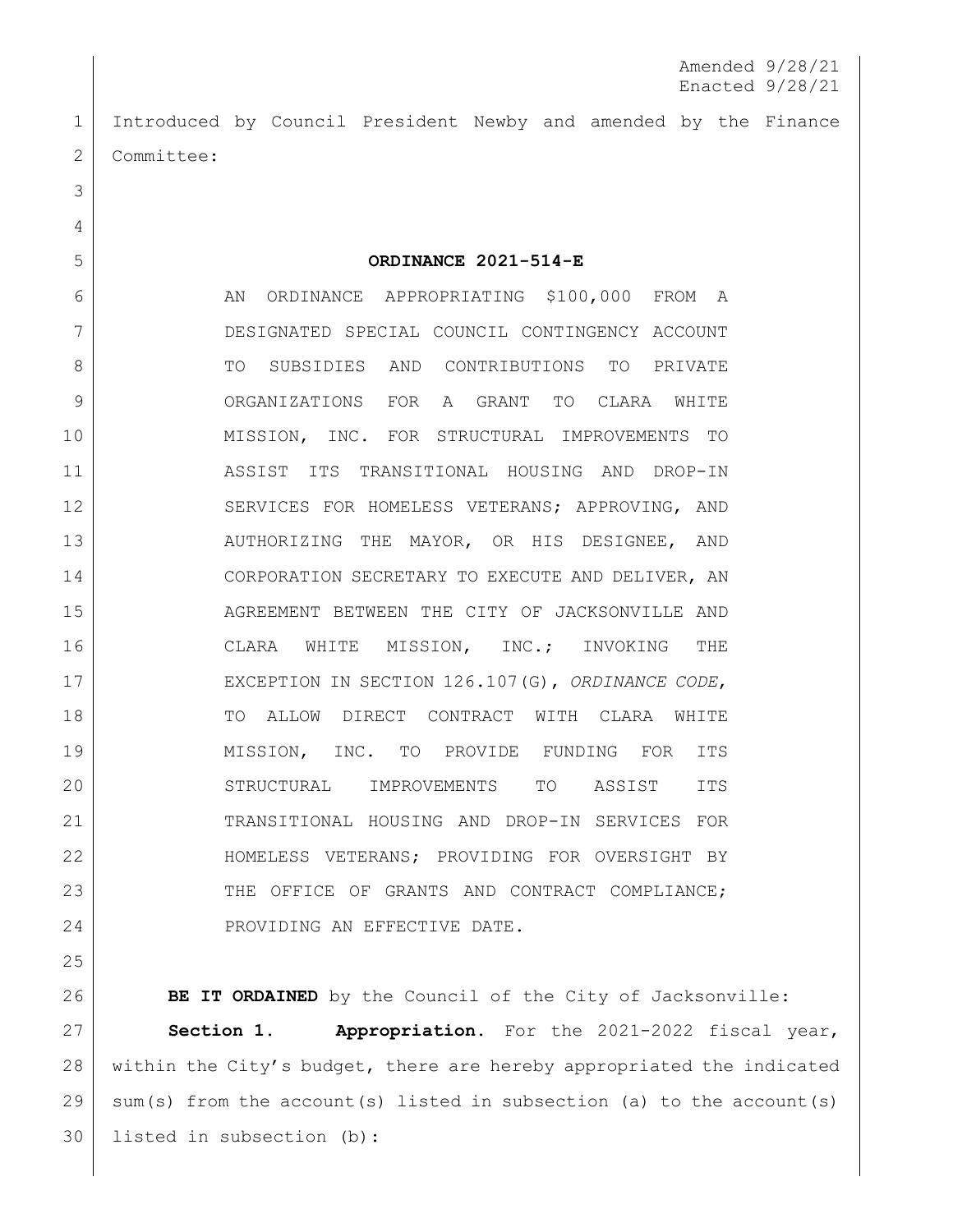Amended 9/28/21

 (The account information is attached hereto as **Exhibit 1**, and 2 incorporated herein by this reference)

- (a) Appropriated from: 4 See attached **Exhibit 1** \$100,000 (b) Appropriated to:
- See attached **Exhibit 1** \$100,000
- (c) **Explanation of Appropriation -** The funding above is being **appropriated from a Designated Special Council Contingency**  Account to subsidies and contributions for Clara White Mission to provide funding for capital improvements needed 11 1 to assist it in its Transitional Housing and Drop-In 12 Services for Homeless Veterans Program.

 **Section 2. Purpose.** The purpose of the appropriation in Section 1 is to provide funding to Clara White Mission, Inc. for capital improvements needed to the men's residence and drop-in center facility at 613 West Ashley Street (Clara White Mission) and will include structural improvements of roof replacement, plumbing upgrades and the replacement of a security gate protecting outdoor residential spaces, as more fully described in **Revised Exhibit 2** labeled as "**Revised Exhibit 2**, Rev Agmt, September 21, 2021 – Finance" 21 attached hereto.

 **Section 3. Agreement approved and execution authorized.** There is hereby approved, and the Mayor, or his designee, and Corporation Secretary are hereby authorized to execute and deliver, the Funding Agreement between the City of Jacksonville and Clara White Mission, Inc., in a not to exceed amount of \$100,000 for the 2021-2022 fiscal year to be disbursed on a reimbursement basis for charges for materials and improvements related to the capital improvements needed, subject to the terms, scope and conditions more fully described in **Revised Exhibit 2** labeled as "**Revised Exhibit 2**, Rev Agmt, September 21, 2021 – Finance" attached hereto (the

 $- 2 -$